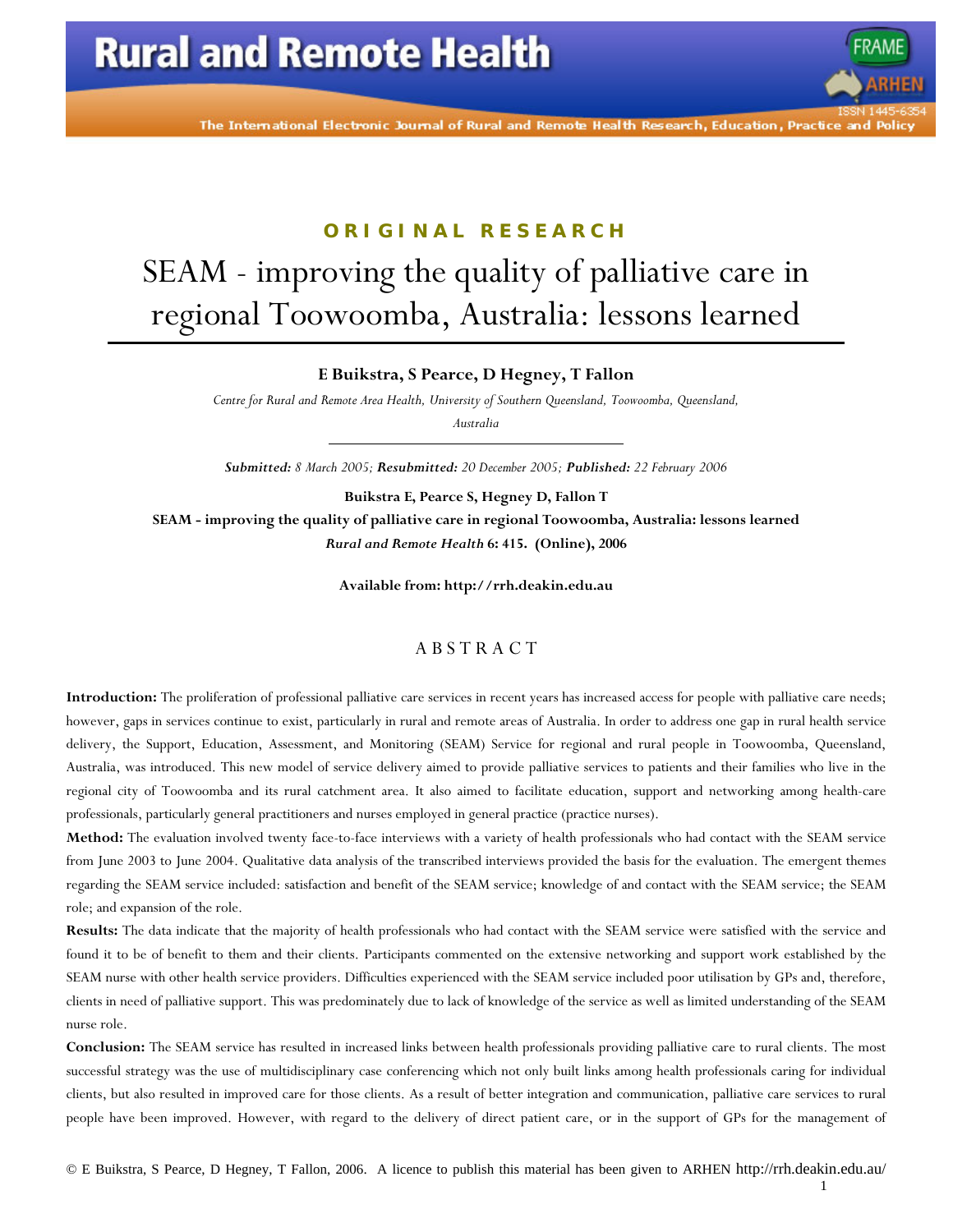The International Electronic Journal of Rural and Remote Health Research, Education Practice and Policy



palliative care patients, it was apparent that the service did not meet its objectives. The lack of use by GPs and patients appears to be related to a lack of awareness of the existence of the service. A positive outcome of this poor utilisation is, however, that the model has allowed the identification of factors that work as barriers to GPs and client/family utilisation of rural palliative care services.

**Key words:** general practitioners, networking, nursing, palliative care, service delivery.

### Introduction

Palliative care has been defined as the active total care of patients whose disease is not responsive to curative treatment<sup>1</sup>. Australian palliative care services are available in acute care, aged care and hospice services, as well as in community based programs<sup>2</sup>. There are some discrepancies between rural/remote Australians and their urban counterparts. In particular, there are some indicators that rural and remote Australians receive poorer palliative care than those in urban populations<sup>3</sup>. Population-based admission rates to palliative care services in regional and remote locations are 30-50% lower than in capital cities, and rural patients are less likely to have access to specialist palliative care doctors and allied health professionals than metropolitan patients<sup>3</sup>.

The need for palliative care services in the home is clearly evident, as an increasing number of people with terminal illnesses are choosing to spend their remaining time in their home<sup>4</sup>. The provision of care to the patient who is dying at home is the responsibility of several different sources, such as: their 'lay-carers' (family, friends and neighbours); the primary health-care team (GP and domiciliary nurses); and when applicable, the community and hospital specialists and others (eg hospice)<sup>5</sup>. Effective palliative care in the home can be achieved if clients receive optimal support through well-coordinated health and social services<sup>1</sup>. Hunt et al. found an increase in patient acceptance and support of palliative care services over recent years, although a variation in demand and need exists<sup>6</sup>.

The city of Toowoomba, located in Queensland (Australia), has a population of approximately 90 000, with the proportion of people 65 years and over higher than the state average<sup>7</sup>. Anecdotal evidence has highlighted that some people in the region have not

had their palliative care needs met; in other words, some of the services that were available were not being accessed by the patient and their lay-carer, through lack of knowledge and possibly lack of communication among health professionals.

In 2003, the Toowoomba Division of General Practice (GP Connections), in partnership with the Toowoomba Hospice (Queensland, Australia), received funding for the Support, Education, Assessment and Monitoring (SEAM) project under the Australian Government's Caring Communities Program. The aim of this national program was to improve the quality of palliative care in the community by assisting families, lay-carers and health service providers to give better support to people who are dying<sup>8</sup>. The primary aim of the SEAM project was to develop, implement and evaluate an integrated service model of palliative care that would focus on improving rural people's access to services, and would be sustainable by the end of the second year of the project. The SEAM service was a model of rural palliative care service delivery that aimed to:

increase the palliative care support available to clients and their families

♦ provide palliative care education for patients and their families and health professionals

assess the palliative care needs of clients and their families

increase networks among care providers to overcome communication barriers and decrease duplication of palliative care services

provide a care coordination model of service delivery for palliative care

increase the role of GP and practice nurses in the care coordination of people requiring palliative care.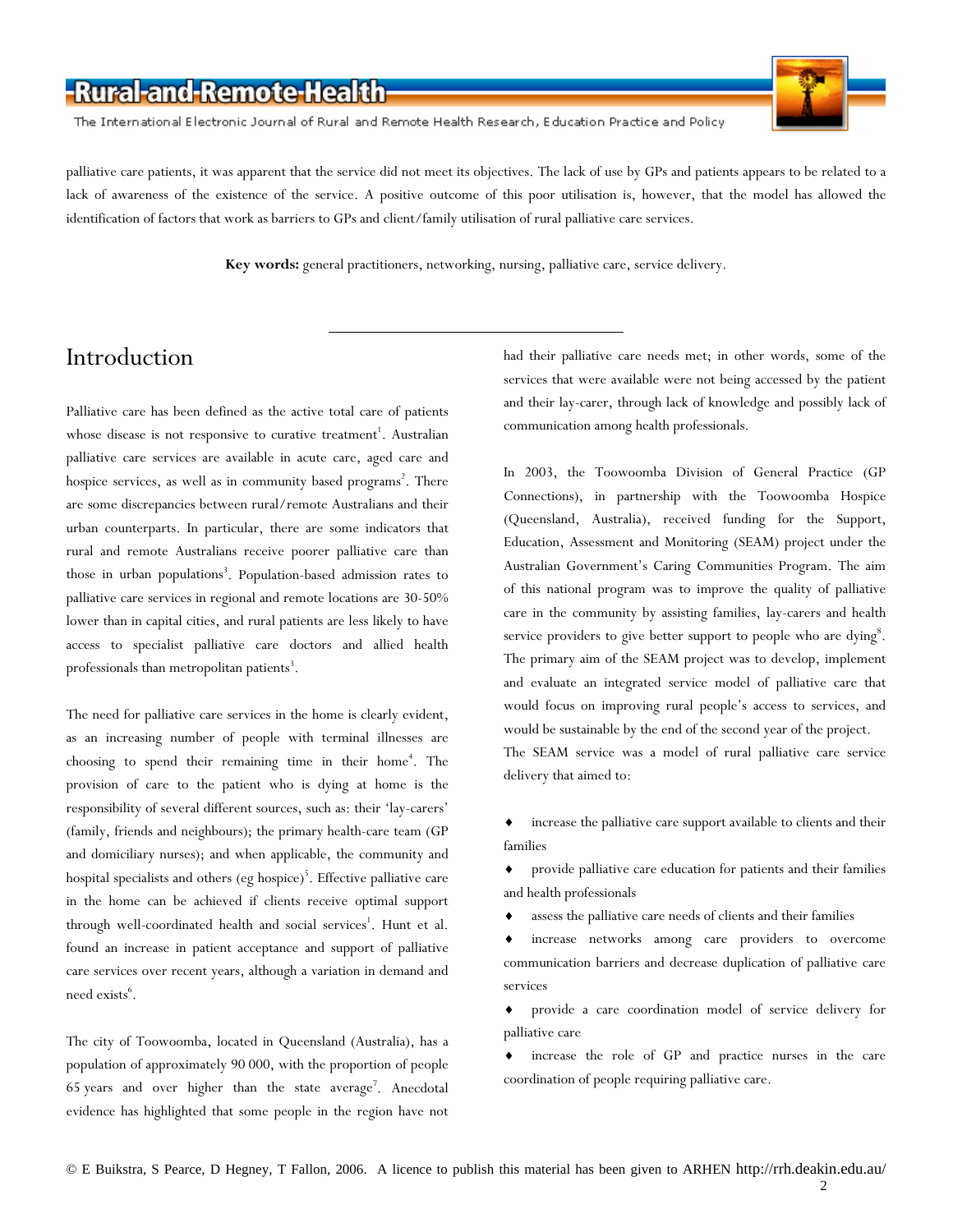The International Electronic Journal of Rural and Remote Health Research, Education Practice and Policy

At the same time the SEAM service was funded, the Toowoomba Hospice opened. The Hospice is a community-owned facility for clients with palliative care needs. To maximise the effectiveness of the SEAM service, the SEAM nurse was located at the Toowoomba Hospice, rather than operating from GP Connections as was originally proposed.

### Method

This project utilised an action research methodology in which continuous monitoring is essential in the ongoing development of the project. Participatory action research (PAR), which is the primary methodology chosen for the project, is founded in critical perspective that is grounded in social change. PAR was critical for this project because it is concerned with 'identifying the barriers and facilitators of human agency and participation toward the goals of action and social change' <sup>9</sup>.

#### *Participants and data collection*

The Centre for Rural and Remote Area Health (CRRAH) at the University of Southern Queensland (Toowoomba, Australia) was contracted by GP Connections to undertake an independent evaluation of the SEAM Project. The evaluation was primarily qualitative in nature, and used a semi-structured interview tool to collect data from 20 participants. Participants included the SEAM nurse, four GPs, one pharmacist, three health service managers and 11 registered nurses from various health-care settings (hospital, community nursing providers). All the participants were employed in Toowoomba or surrounding rural areas.

Because the objectives were focussed on clients and their families it was important to include this group of participants. However, due to clients being too sick or having died, and their lay-carers experiencing grief, it was the decision of the researchers, in collaboration with GP Connections and the SEAM nurse, that these people would not be included in the sample. The objectives that were associated with clients and their families were to be measured indirectly through the various health professionals interviewed.

#### **Interviews**

Interviews are a valuable means to collect qualitative data as a greater depth of information is gleaned from individuals<sup>10</sup>. The semi-structured interview was used for this project to gain consistency in the data collection process. It also allowed for participants to convey information outside the question framework. The schedule developed for this study included a set of prompts to ensure that study objectives were met. The prompts were designed to gain information about the participants' knowledge and utilisation of, perceived benefits from and issues with the SEAM service. Different interview schedules (and therefore different prompts) were developed for GPs, nurses, allied health-care professionals and palliative care referral services.

### **Ethics**

The study was approved by the Human Research and Ethics Committee of the University of Southern Queensland. Prior to the interview, participants were given a plain language statement which outlined the evaluation's aims and procedures. After allowing for the opportunity to ask questions and clarify issues they might have had about the study, participants were asked to sign a consent form. Participants were advised that they could withdraw from the study at any time. They were also given details of how confidentiality of their data would be maintained.

### *Data analysis*

According to Fossey et al.<sup>11</sup>, an analytical procedure associated with qualitative analysis typically involves three levels of analysis: (i) review, identification and coding of recurrent themes within the data for each participant; (ii) identification of common themes and areas of divergence across participants; and (iii) bringing identified themes back together into meaningful relation with each other. The qualitative data obtained from the interviews were transcribed verbatim. Each transcript was checked by the project officer against the tape to ensure accuracy of the transcription. To increase the reliability of the emergent themes utilising the above analytical procedure, two research staff conducted separate data analyses, using Fossey et al.'s guidelines and compared the findings. The two research staff came to a consensus as to the emergent themes.

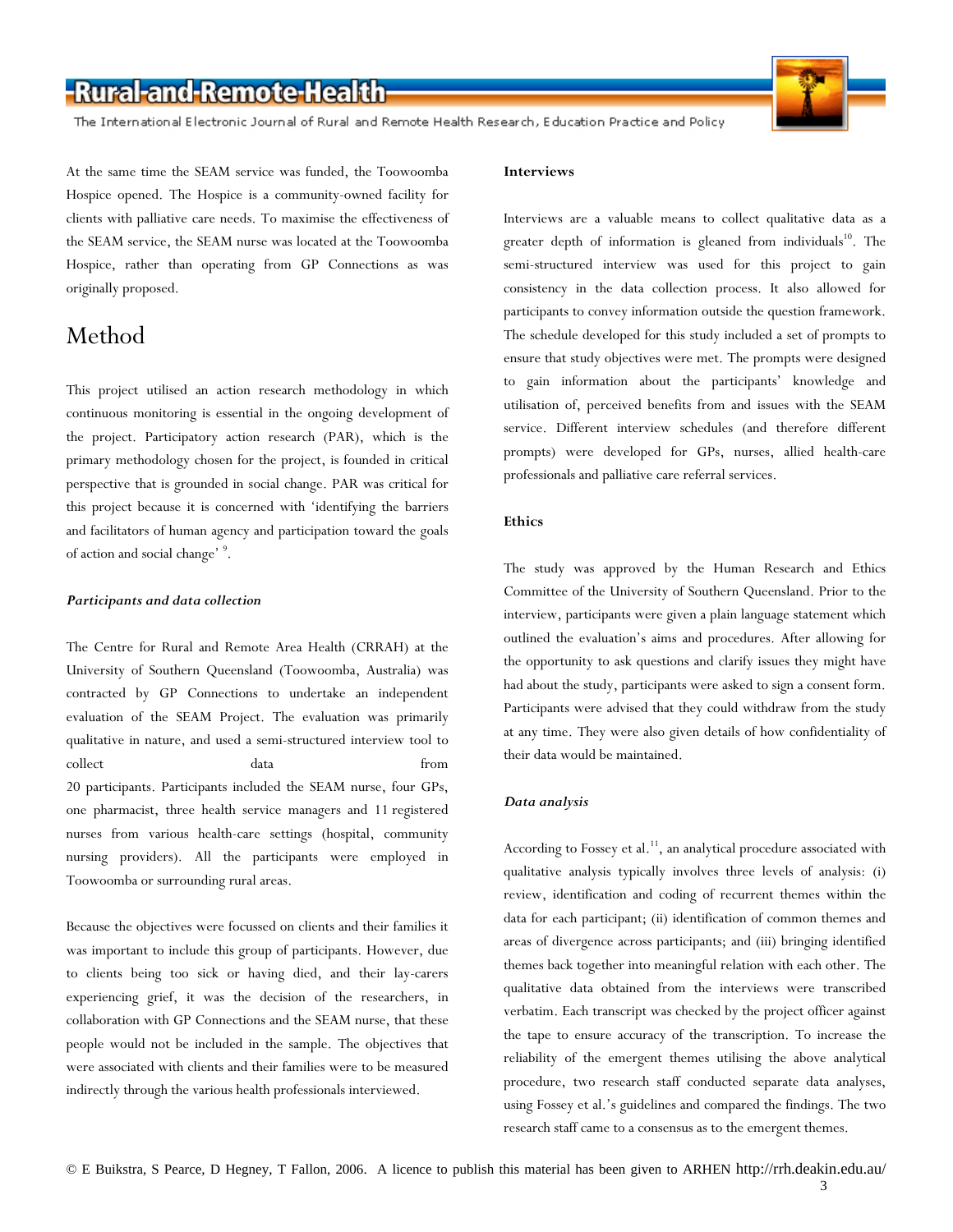The International Electronic Journal of Rural and Remote Health Research, Education Practice and Policy

### Results

The main themes which arose from these interviews were: satisfaction and benefit of the SEAM service; knowledge of and contact with the SEAM Service; the SEAM role; and expansion of the role.

### *Satisfaction and benefits of the SEAM service*

The majority of health-care professionals taking part in the evaluation had positive experiences with the SEAM service. Comments included:

*I've had a lot to do* with [the SEAM nurse], *and if I ever had a problem I certainly wouldn't hesitate and ask her for advice, or for her assistance.* 

Some participants noted that the SEAM service was a resource to tap into, providing palliative care information that was timely, relevant and accurate. Others, as indicated in the following comment, found that the SEAM service provided helpful and practical advice to health care professionals:

*I find it beneficial in that I can make enquiries and get a reasonable response and assistance, and everyone is ready to help, they're all there ready to help whenever you need anything….* 

Utilisation of the SEAM service also assisted health-care professionals to provide a smoother transition of clients from the community into the hospital or the Toowoomba Hospice. The SEAM nurse was a prime initiator of the weekly case conferences conducted at the Hospice for residential clients. The case conferences involved a number of health-care professionals from various disciplines and were perceived by the participants as very beneficial to clients and the health professionals involved in the care of the clients. One respondent explained:

*I've been along to a couple of the case conferences. ... I think, just the ability to sit down and talk with the other people that are involved in the person's care, is highly valuable. It means that we're all working towards the same goal. It means the information*  *that I have about the patient and the background and history is able to be shared with the other people involved in their care, which I think brings them up to speed a lot quicker.* 

#### *Knowledge/awareness of and contact with the SEAM service*

Knowledge of the SEAM service was expressed by participants at varying levels, ranging from not being very aware of the service at all, to being able to fully explain the role. One respondent explained:

*I've read about it in the GP Connections newsletter, and yes, when I'm at the hospice, because I attend the hospice meetings once a month, I've even picked up a couple of brochures.* 

Good knowledge of and contact with the SEAM service often coincided with those services where good networks had been established, particularly other palliative care service providers. Poorer understanding was found in services that only had very limited contact or where the SEAM service was seen not to be of great benefit. For example, some practice nurses and palliative care nurses had a limited understanding of the role, minimal contact, and could not see how the SEAM service fitted into the current models of palliative care service delivery. One respondent indicated the lack of contact with the SEAM nurse:

*I know that* [SEAM nurse] *is very knowledgeable and I know that she does visits in the community, but ... she certainly doesn't come and visit our clients, she only hears about them in the case conference, and sort of offers her input there, but there's been no direct benefit, that I've experienced, anyway.* 

The majority of health professionals who knew about the SEAM service sourced this information through GP Connections or contact with the Toowoomba Hospice. Other sources included direct contact with the SEAM nurse or through pamphlets, newsletters or posters. Patient referral to the SEAM service occurred primarily through general practice or referral services such as the community liaison nurses from the hospitals. One respondent commented on her experience of referring a patient to the SEAM nurse: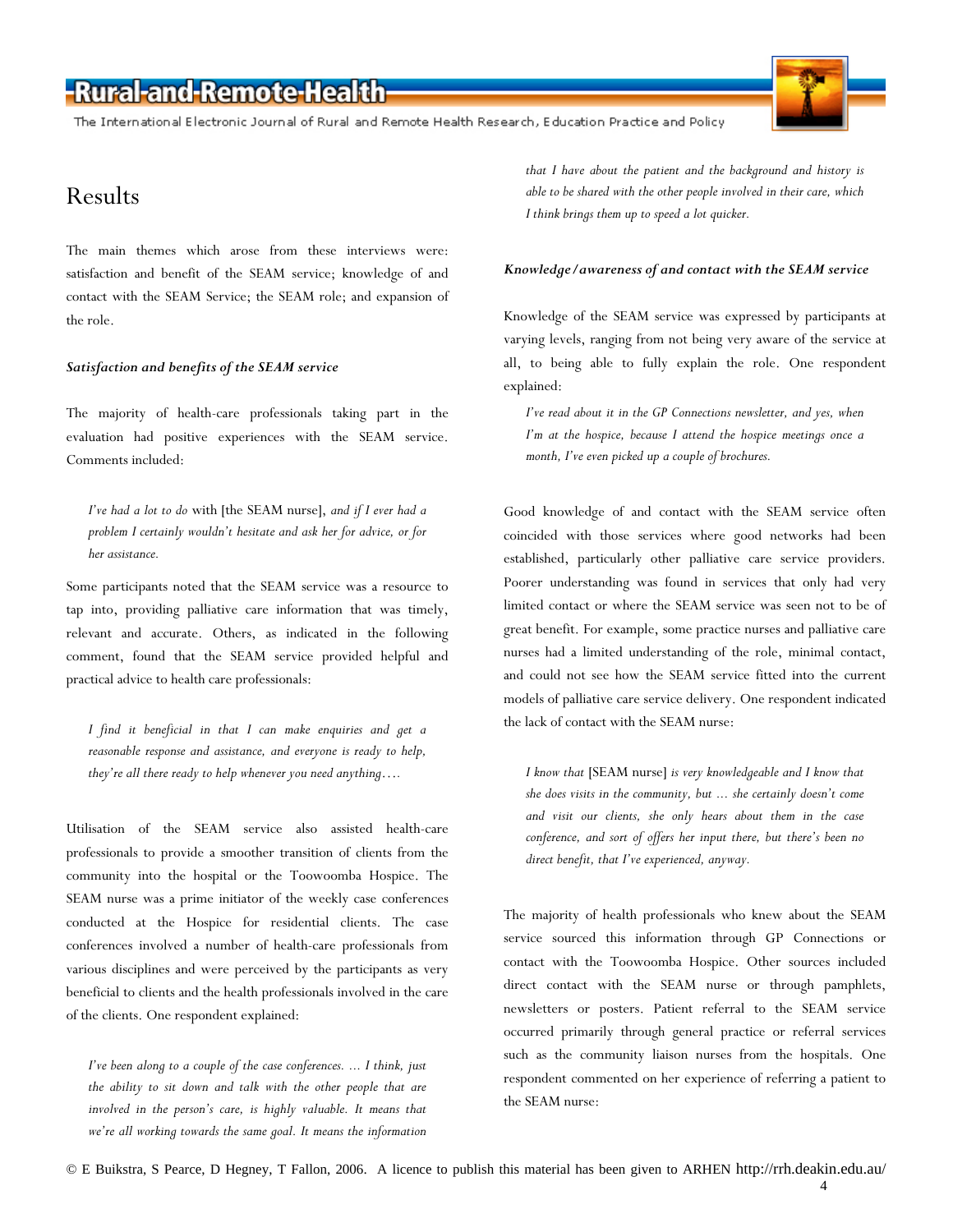The International Electronic Journal of Rural and Remote Health Research, Education Practice and Policy

*I have always asked the patient of course for their consent to contact* [SEAM nurse], *and then she has followed them up promptly, which is always helpful, and provided me with feedback, and that's helpful in my role…* 

According to one health professional, there appeared to be a relatively limited awareness of the service among the general community. A lack of marketing of the service other than to health professionals appears to have been a contributing factor. One participant explained:

*I'm not sure if there's very much public awareness. I certainly mention it to my families about the service, and about* [the SEAM nurse's] *coordinating role and things, but I'm not sure whether the general public, there's so many families that have loved ones with cancer, I don't know if a lot of them know that this service is available and how it reaches out in the community as well as in the hospitals, so I guess I'm not sure how many people know about it, other than the GPs.* 

### *The SEAM role*

The SEAM service provided a small number of patients and lay carers with support, education and assessment. The central activities undertaken by the SEAM nurse have been in the areas of: (i) networking with health professionals; (ii) capacity building between palliative care service providers; (iii) support for these providers; (iv) liaising with and advising health-care providers about patient care; and (v) resource provision to GPs, practice nurses, and some clients. Networking, support and capacity building were mentioned by the following respondents: 'So, that involves basically the support education and assessment and monitoring.'

*I think the networking between different professional groups is one of the big strengths, bringing together you know like* [hospital] *community liaison and* [name of service], *and also the hospice, and the hospital if there are issues between the different services, then they can be discussed and hopefully addressed, ... and I think it also helps continuity of care for patients if all the services are working in the same direction and saying the same things.* 

A majority of participants who contacted the SEAM service found that the ongoing networking enabled closer links with the various health-care services and providers, particularly those in palliative care. Palliative care education sessions conducted by the SEAM nurse in collaboration with other health-care professionals, such as the 'Doctors Bag for the Dying for Nurses', were very well received as the following comment indicated:

[SEAM nurse] *and* [doctor] *and have done 'the doctors bag for palliative care' and have got the RNs from the nursing homes to come in and they had a session here at the hospice and it was just fantastic. They had so many people here and had to turn so many more away, and they're doing other sessions throughout. And I see that as really important too, because that's really improving people's confidence in regard to palliative care, giving them good information.* 

The following respondent commented on the SEAM nurse's role as a liaison position:

*I think she fulfils a very important liaison position, because it would seem to me that she not only attends our case conferences, but it seems as though she might also attend palliative care meetings at the base hospital …* 

Weekly case conferencing through the enhanced primary care (EPC) Medicare items was identified by some GPs as being of benefit to them and their clients. One GP pointed out:

*Basically, I had two, three, three occasions when I had the patient who had cancer in the hospice. We had a Thursday afternoon meeting, and, which was a case conference, and basically the*  [SEAM nurse] *wrote up the case ... conference for me and sent a copy to me, so I have that copy here in the notes, ...* 

There was some confusion about the role of the SEAM nurse, particularly among health professionals. Participants believed that many GPs would not use the SEAM service due to lack of knowledge of the service, relative low numbers of palliative care clients attending their clinics and contentment with the existing

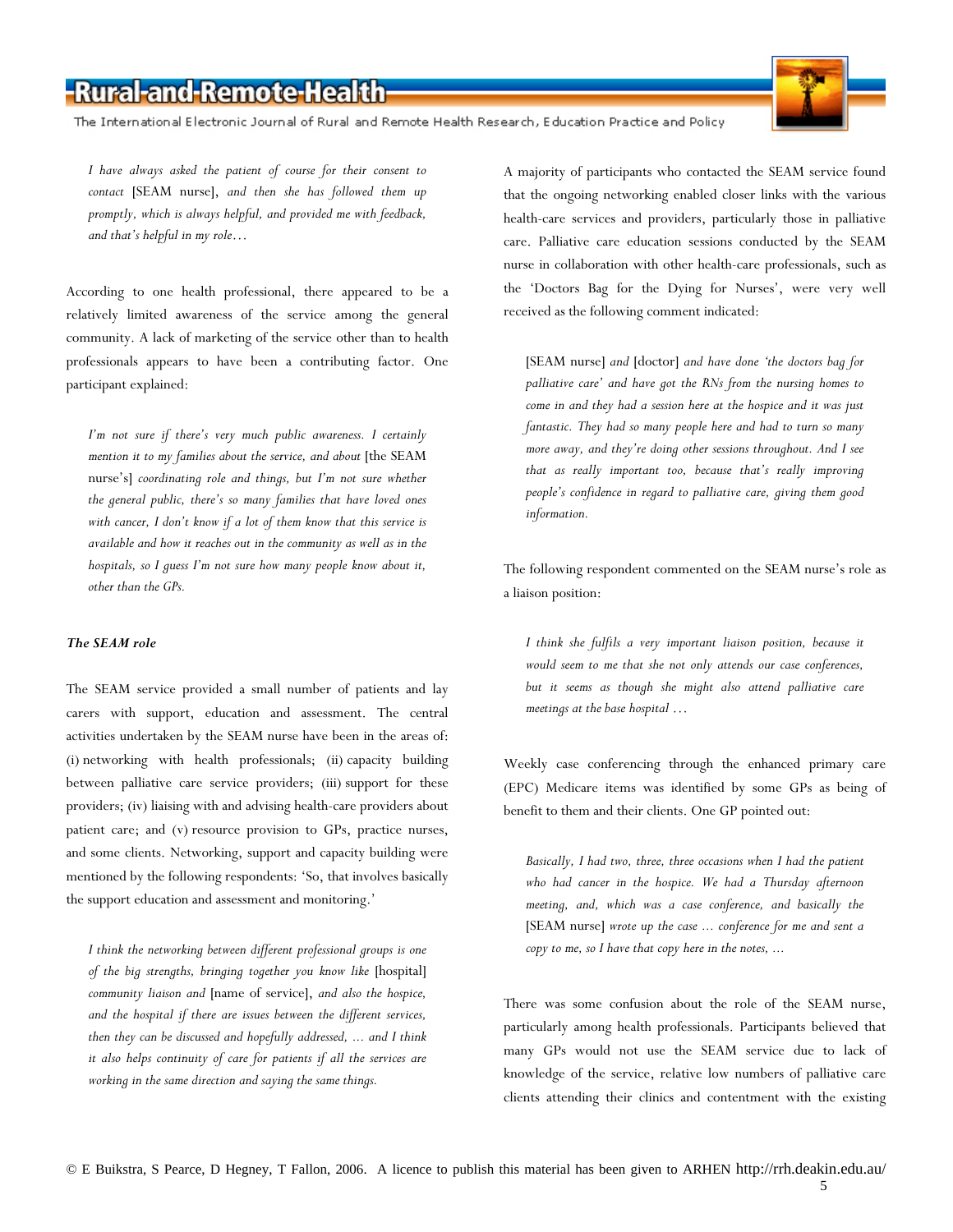The International Electronic Journal of Rural and Remote Health Research, Education Practice and Policy

palliative services they have accessed in the past. One participant explained:

Well I don't think most GPs are aware of the services. ... a lot of *the times ... I've been fairly happy catching up through the nurses in the palliative care service from the* [public hospital or community service], *that come in, because ... they're seeing cancer patients sort of all the time, whereas what happens generally with the GPs, or with myself anyway, is that ... I might have one or two, and then none for a while, and then another one, and then none for a while, and then another one.* 

Some participants expressed the view that the SEAM service could cause confusion for some clients at a time when they may not want to deal with more than one service provider. Linked to this issue was the concern that the SEAM service was duplicating education and training sessions to health professionals, and that this duplication was a poor use of already limited resources. The following comment identifies the respondent's concern with having multiple people involved in the care of a client:

*Many people are involved when someone is at a palliative stage of their life, that quite often they get quite confused about who's who, and it's also a part of their life where they can get quite introspective and so they don't really want any more strange people intruding on their life, whereas if it's someone who they already have a rapport with, like the practice nurse, then hopefully if they can get in early and build a rapport with the domiciliary nursing service and through to the hospital, those sort of people. That rapport's built up and then it's not just this extra person, sort of intruding.* 

#### *Expansion of the role*

Participants identified that the SEAM service could be expanded into other areas to fill gaps in service delivery in Toowoomba and region. These included expanding the role into Indigenous palliative care, working more as a bereavement service, or changing the focus to mental health, aged care or family care. The following participant highlighted two of the potential areas that the SEAM role could expand into:

*I do think it is something that would work really well in, like aged care and perhaps mental health as well, because I know mental health is another area, there's a big lack in case management.* 

#### **Discussion**

The primary aim of developing, implementing and evaluating an integrated service model of palliative care that provided services to rural people was only partially achieved. The project was not as successful as intended primarily because of a significant change in the SEAM nurse role. More emphasis was placed on the networking, support and education to health professionals. There were many strengths and limitations associated with the changes throughout the project. These will be discussed under the following headings: strengths and successes of the SEAM service, and limitations of the SEAM model.

#### *Strengths and successes of the SEAM service*

The SEAM model of palliative care service delivery was successful in many aspects from the positive experiences of contact with the SEAM nurse, to the increased networking/capacity building function of the service and the increased education of rural nurses.

Positive contact with SEAM service: There were many positive experiences of contact with the SEAM service. These included the SEAM service's provision of: (i) a palliative care resource which could be tapped into by health professionals; (ii) timely, relevant and accurate palliative care information; (iii) helpful and practical advice not only to health-care professionals; and (iv) a smoother transition of clients from the community into the hospital or the Toowoomba Hospice through weekly case conferences. This has been achieved mainly through the professional conduct of the SEAM nurse, including her excellent communication skills, good rapport with GPs and visionary thinking.

**Liaison/networking/capacity building:** Another area the SEAM service has been successful in is in the building of networks within the oncology/palliative care services in Toowoomba. The SEAM service has established valuable links across the private and public health sectors and disciplines. The establishment of regular case conferences involving a variety of health professionals has

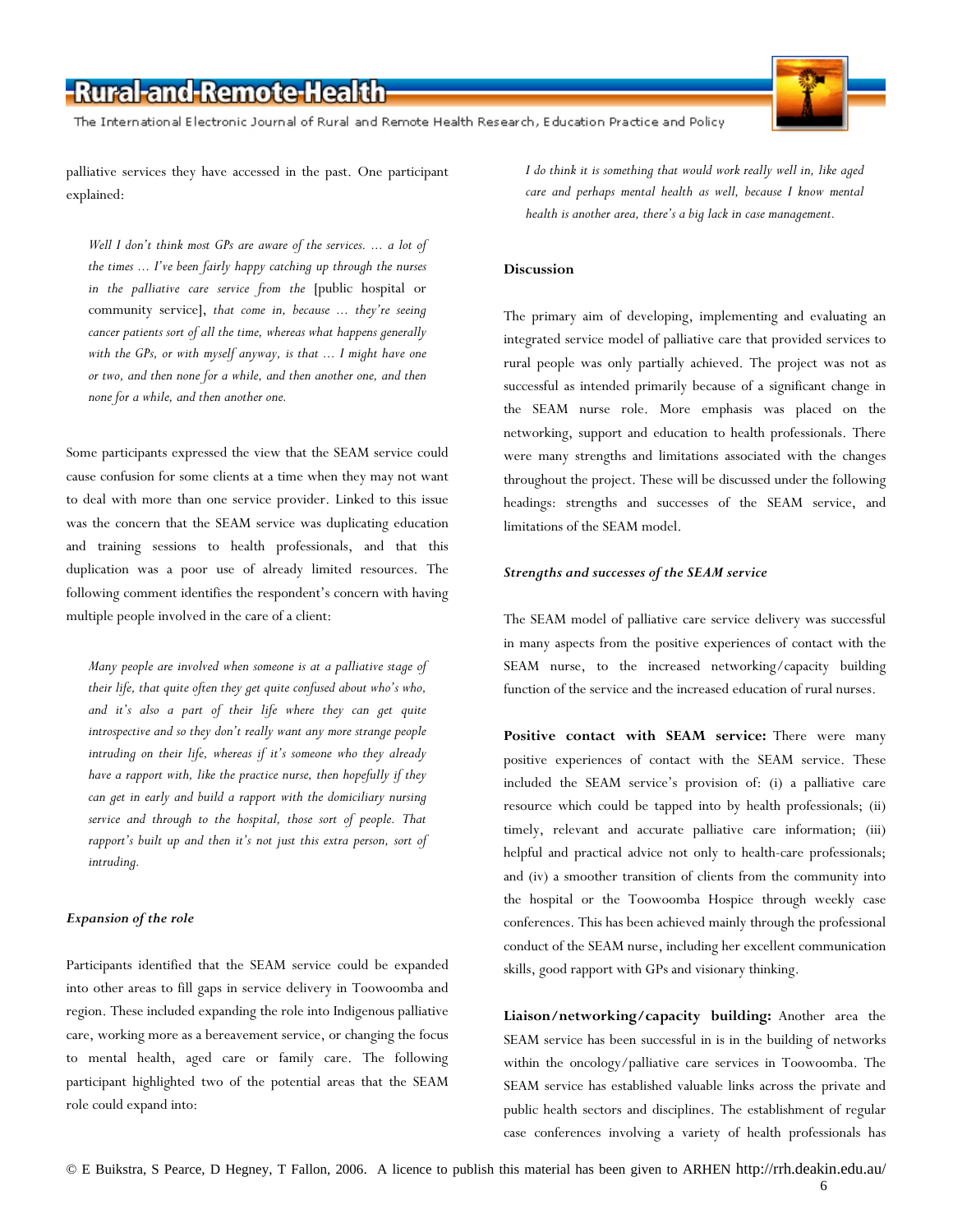The International Electronic Journal of Rural and Remote Health Research, Education Practice and Policy



contributed to this success. Also instrumental in this success was the willingness of the SEAM nurse to actively pursue good partnerships and work collaboratively on training programs and the development of resource materials. A systematic review conducted by Mitchell<sup>1</sup> identified that clients receiving palliative care by their GPs are best served if their GPs work as part of a palliative care team. This team approach enhances mutual learning and consolidation of skills and ensures that GPs are providing sound palliative care. Further to this, Street and Blackford<sup>2</sup> found that the most effective networks between GPs and palliative services were established when a palliative care nurse consultant was involved in the liaison and coordination activities. Continued effort by the SEAM nurse to maintain and expand networks, particularly with local GPs, will further enhance this valuable outcome and ensure that palliative care services in this region work more closely together.

**Nurse education on palliative care:** There was evidence of palliative care education for nurses, which had a positive and successful impact. For example, nurses located in Toowoomba who dealt with palliative care clients in various settings (such as, general practice or aged care facilities) attended several in-service programs provided by the SEAM service. The excellent response by nurses to the education sessions indicated that the SEAM service was meeting a need among these health professionals for further education and training. Studies on access to education and training for rural nurses $12$  and practice nurses $13$  suggest that little targeted education and training is currently available to rural nurses. As the SEAM education sessions were free-of-charge, the results also suggest that the affordability of these sessions also made them more accessible for these rural nurses $^{14}$ .

### *Limitations of the SEAM Model*

Despite the strengths and successes of the model, there were a number of unforeseen circumstances that resulted in an evolving model different to that first envisaged. The limited provision of support and the potential duplication of services for clients and their families created barriers to overcome during the project. Other limitations included a lack of knowledge of the service among target groups, the lack of accessibility to clients, the lack of utilisation by GPs, and finally the lack of sustainability.

**Provision of support for clients and their families:** Despite the original intentions of the SEAM role, according to the SEAM nurse, the service provided few clients or their families with support. This part of the role was evident in the first few months of the SEAM service, but over time it diminished, with the SEAM service concentrating on providing a resource base for health professionals. It is possible that the changes in the focus of the SEAM service were influenced by the development of the Toowoomba Hospice and expansion of palliative care services within Toowoomba.

**Duplication of services:** Early in the implementation of the SEAM service, other health professionals voiced their concerns about duplication of already existing palliative care services in the region. These concerns directed resulted in the almost entire exclusion of a hands-on patient care role. This created a further barrier to the sustainability of the project because direct access to clients was required in order to access the EPC items for income generation.

**Lack of knowledge of the service:** The data suggested that clients and their families (according to the service providers) as well as some health professionals had little knowledge of the availability of the SEAM service. This lack of knowledge of the service was identified as one factor contributing to low utilisation rates of the SEAM service. Ahmed et al<sup>15</sup> found a general lack of knowledge and education about palliative care and services among health and social care professionals, as well as clients and their families. They suggested placement of educational material in health care and public places, such as supermarkets and libraries, in order to improve public knowledge on issues of death and dying.

**Lack of utilisation by GPs:** The data suggested that the GPs did not utilise the SEAM to its full potential. Cairns and Yates<sup>16</sup> argue that due to current workforce shortages, 'even enthusiastic GPs who see only two to four palliative care clients per year may have difficulty maintaining their practical skills'. It was envisaged that the SEAM service could assist rural GPs in the provision of the most updated information of resources in palliative care. While this aim was not achieved, there may be a number of reasons why GPs did not fully utilise the SEAM service. For example, Shipman et al.<sup>17</sup> identified that GPs use palliative care services primarily as a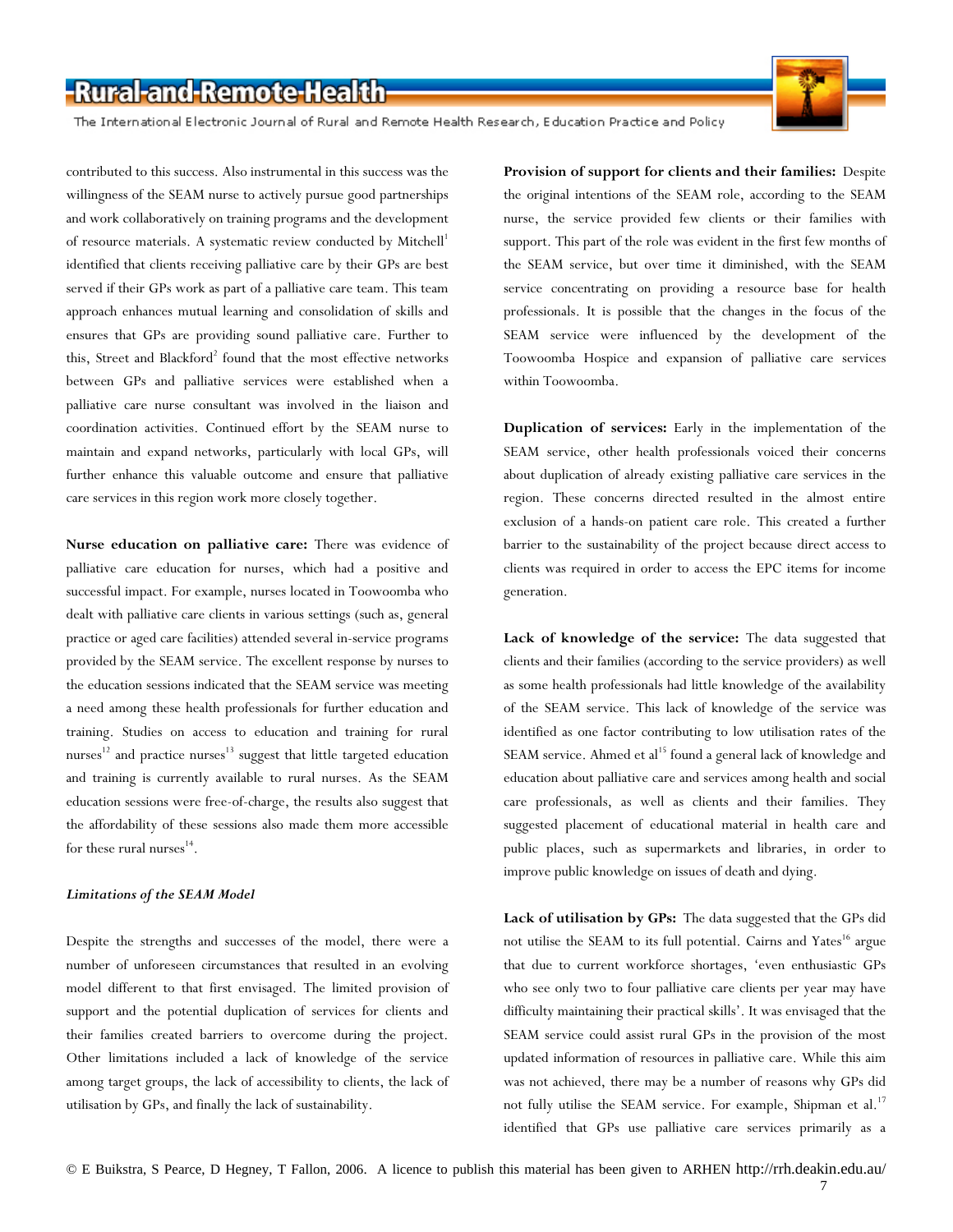The International Electronic Journal of Rural and Remote Health Research, Education Practice and Policy

resource. This use is closely linked to a number of complex circumstances, such as the needs and preferences of the client; the ability of the client/GP to access services; and poor clarification of GP's roles and responsibilities within the entire palliative care team dealing with the client.

Additionally, the lack of knowledge and poor utilisation of the SEAM service by these rural GPs may explain the poor utilisation of the service by clients with palliative care needs and their families, because GPs were to be the referring body to the SEAM service. According to a study by Greiner et al.<sup>18</sup>, many health professionals desire more information and education on palliative care, as well as access to palliative care experts, thus indicating that continued promotion and publicity of the SEAM service (which did not occur) to rural health professionals may be one way to improve full utilisation of the service.

**Lack of sustainability:** Poor utilisation of the SEAM service by GPs, clients and their families has led to the lack of sustainability of the service once project funding ends. The ending of the SEAM service would mean that the successful networking and support for health professionals would cease and revert to the original model where this lack of communication had lead to clients' palliative care needs not being met. In the original proposal, it was envisaged that health assessment of palliative care clients, and case conferencing would be major part of the SEAM nurse's work and the income generated from the use of these EPC items would cover the costs of the service. EPC items were not utilized. The major cause of this lack of utilisation was the low client numbers referred. Additionally, to access the EPC item 'health assessment', the client must be over 75 years of age. During the time the SEAM service was operational, the majority of palliative care clients referred through the Toowoomba Hospice and, therefore, to the SEAM service, were under 75 years of age. During the interviews, several participants suggested that the SEAM service could target the agedcare sector, thus overcoming the age limitation, as well as increasing the scope of the current service. It is well recognised that residents of aged-care facilities are found to receive the least coverage of palliative care services<sup>6</sup>, predominately because of limited staff training and lack of staffing resources. However, it was not clear how the extension to the service would be funded once Australian Government project funding ceased.

### Conclusions

#### *Lessons Learned*

Despite the many successful outcomes of the SEAM model of service delivery, there are a number of lessons that were learned through the duration and at the completion of the project.

**Importance of efficient promotion:** One limitation of the SEAM model was the lack of knowledge and education about the service. The data suggested that the placement of educational material in health care and public places should improve public awareness of palliative care issues, and that these types of promotional activities needed to be taken to promote the SEAM service more widely. Additionally, the SEAM service could have utilized the assistance of Toowoomba oncologists, chemotherapy units or the Queensland Cancer Fund to promote the existence of the service. Further, a focused media campaign in the local newspaper or on the regional ABC (Australian Broadcasting Commission) radio station may have reached people who could benefit from the SEAM service, particularly those in outlying rural areas

**Maintenance of clinical role:** Sustainability of the SEAM service required primarily a clinical role in which the SEAM nurse would provide health assessments of palliative care clients and participate in case conferencing. These duties would enable the generation of sufficient income to cover the costs of the service. The evolution of the service toward a networking/capacity building role impacted upon the nurse's ability to perform a clinical role. Focus on and maintenance of a hands-on patient care approach would have increased the service's ability to be sustainable at the completion of the project.

**Clarity of charter and role clarity:** The initial aim of the service was to fill one gap in palliative care service delivery. In the early stages of the project, it was perceived by other health professionals that the service would duplicate already available and accessible palliative care services in the community. This misconception led to the SEAM nurse altering the primary duties required of the role. This suggests that there was a lack of clarity in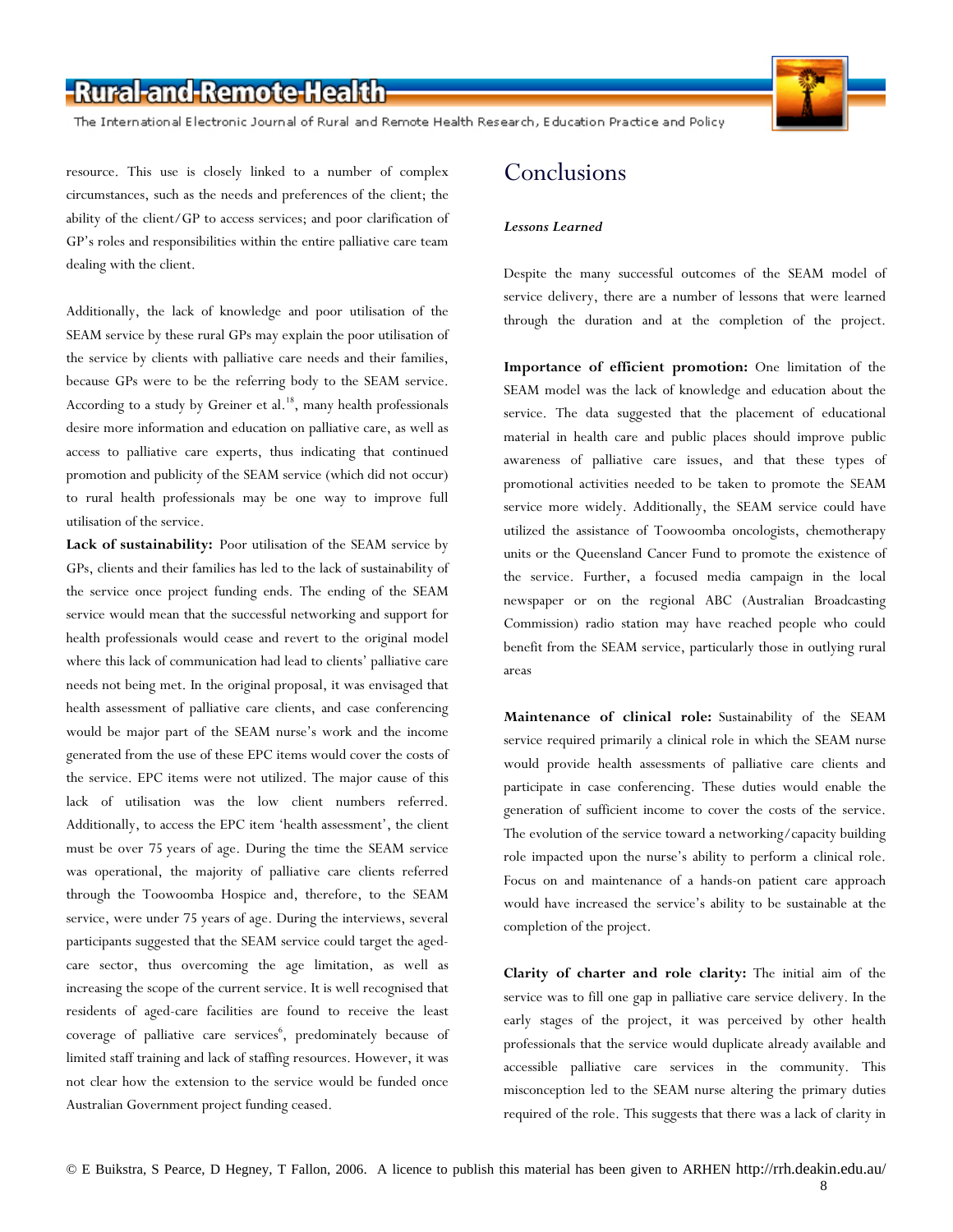The International Electronic Journal of Rural and Remote Health Research, Education Practice and Policy

how the service was promoted to other health-care professionals. The variation in the duties also suggests that the role of the SEAM nurse was not entirely clear. Promotion in clarity of charter would have assisted to avoid the perception that the SEAM service was a duplication of the current palliative care services in Toowoomba. Also, further education and promotion of the role clarity of the SEAM service would have assisted to increased uptake of all aspects of the service.

**Nature of GP access:** Only a small number of GPs in the Toowoomba area utilised the services of the SEAM project. This lack of access possibly resulted in low numbers of clients accessing the service, thus limiting the service's ability to be sustainable over the longer term. As indicated earlier, the reasons for lack of utilisation are linked to client needs and preferences, accessibility of palliative care services, and lack of GP role clarity. Further investigation is required to clearly identify which, if any, of specific aspects are impacting on low referrals from GPs to existing palliative care services in Toowoomba.

The establishment of the SEAM service in Toowoomba, Queensland, has made significant inroads in the area of networking and building of partnerships with existing rural palliative care services. Aspects of the SEAM service have positively impacted on those health professionals involved in the delivery of palliative care services, and has been one outstanding feature of the service. The many lessons that have been learned from this project will assist in the development and implementation of future health service delivery models. Future research could incorporate a study of the reasons for the low referral rates among the various palliative care health providers. It is envisaged that Street and Blackford's work<sup>2</sup> on communication issues for the interdisciplinary community palliative care team will help to inform the research.

### References

1. Mitchell GK. How well doe general practitioners deliver palliative care? A systematic review. *Palliative Medicine* 2002; **16:** 457-464.

2. Street A, Blackford J. Communication issues for the interdisciplinary community palliative care team. *Journal of Clinical Nursing* 2001; **10:** 643- 650.

3. Reymond L. *Research study into the educational training and support needs of general practitioners in palliative care*. Brisbane, Qld: Mt. Olivet Hospital, 2003.

4. Shipman C. Palliative care services in England: a survey of district nurses' views. *British Journal of Community Nursing* 2005; **10:** 381-6.

5. Jarrett NJ, Payne SA, Wiles RA. Terminally ill patients' and lay-carers' perception and experiences of community –based services. *Journal of Advanced Nursing* 1999; **29:** 476-2.

6. Hunt RW, Fazekas BS, Luke CG, Priest KR, Roder DM. The coverage of cancer patients by designated palliative care services: a population-based study, South Australia, 1999. *Palliative Medicine* 2002; **16:** 403-409.

7. Toowoomba City Council. *Toowoomba a community profile*. Toowoomba: Community Planning Section, Toowoomba city Council, 2003,

8. Australian Government Department of Health and Ageing. *The National Palliative Care Program: Overview of National Palliative Care Program Initiatives*. (Online) 2005. Available: http://www.health.gov.au/internet/wcms/ publishing.nsf/Content/8E6A04B242377A87CA256F1900136516 /\$File/ovdec05a.pdf (Accessed 22 February 2006).

9. Minkler M, Wallerstein N. *Community-Based Participatory Research for Health*. San Francisco, CA: Jossey-Bass, 2003.

10. Green J. *Qualitative methods for health research*. London: Sage, 2004.

11. Fossey E, Harrey C, McDermott F, Davidson L. Understanding and evaluating qualitative research. *Australian and New Zealand Journal of Psychiatry* 2002; **36** (6) **:** 717-732.

12. Hegney D, McCarthy A, Rogers-Clark C, Gorman D. Why nurses are resigning from rural and remote Queensland health facilities. *Collegian* 2002; **9** (2)**:** 33-39.